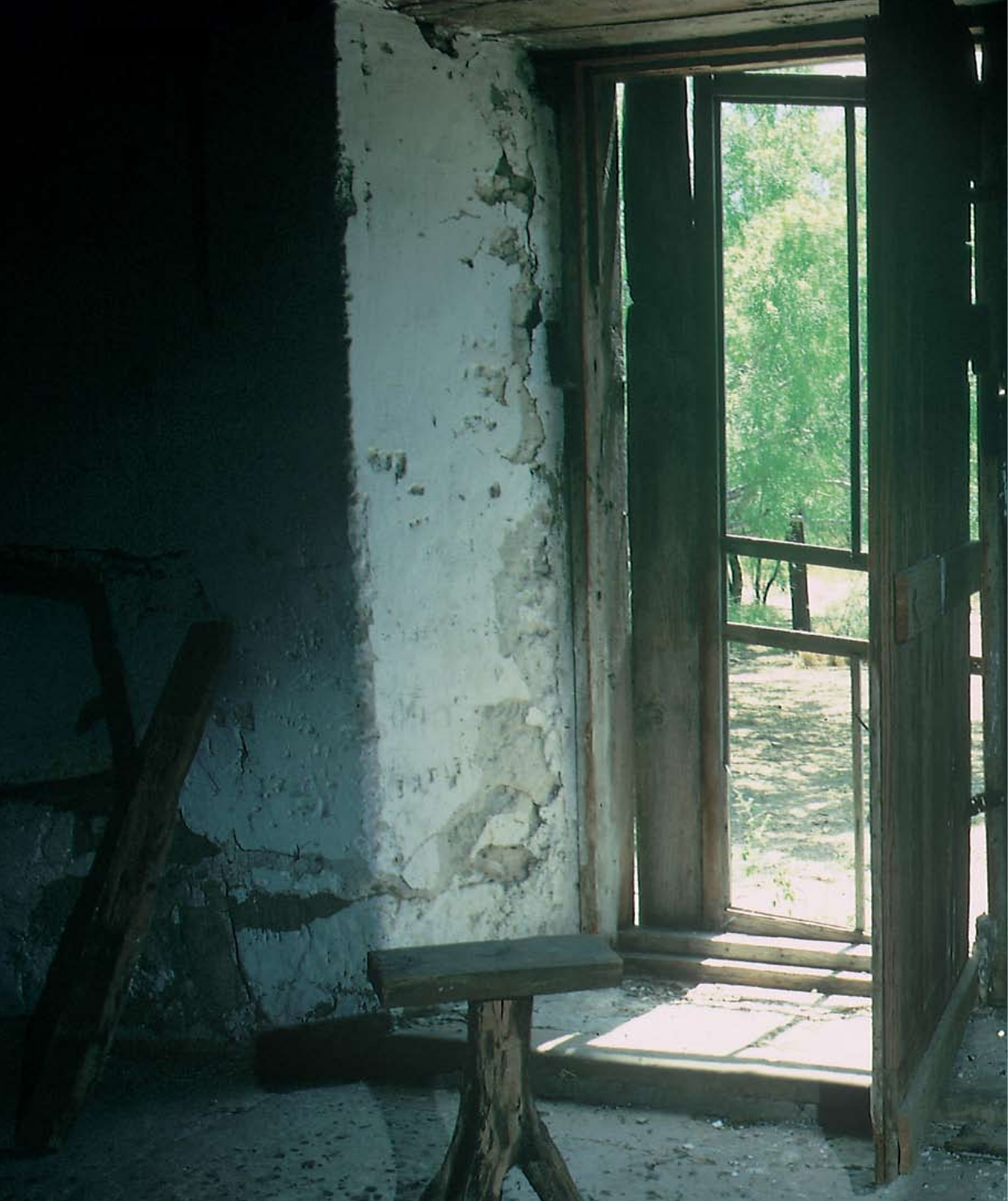In Mexico, they call it *la frontera*, and, indeed, this is the frontier between the future and the past.

3 / 4 2 0 0 0 **t e x a s a r c h i t e c t**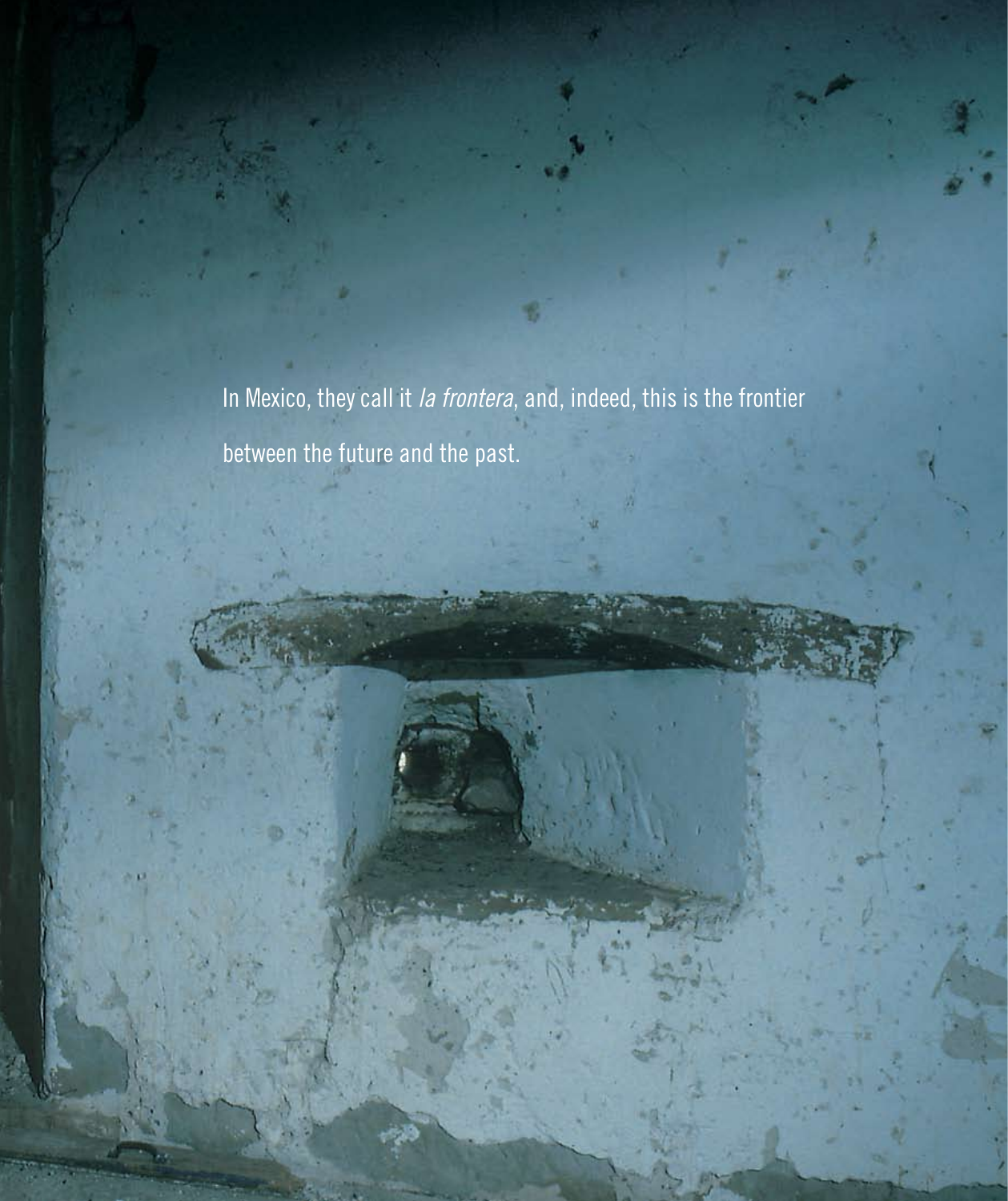

today" and to explore "the vastness of the mesquite plains and the quiet of the sleepy towns" along the Texas/Mexico border. These towns, the author noted, "make it difficult to realize that one is actually within the confines of [the U.S.]." San Ygnacio, the town that captivated the maga-

zine's architectural eye in 1919, continues to entice the traveler today. Located on the Rio Grande, 30 miles southeast of Laredo, the townsite still offers the same sandstone houses, narrow streets and well-

readers to detach themselves from "the stress of

worn sidewalks, or *banquetas*, that were in evidence in the photographs of *Architectural Record.* Equally important, the Mexican customs and lifeways, also noted in 1919, continue to be preserved by the town's inhabitants. Intimately tied to Mexico, San Ygnacio reflects the give and take of the borderlands that blurs political boundaries and emphasizes the cultural continuity of the Texas/Mexico border.

That continuity dates back to the 1740s when Spain selected José de Escandón, an enterprising colonizer, to settle the Lower Rio Grande region stretching from Laredo to the Gulf. Between 1749

**(previous page) interior of fort with gunport to right; (above) the distinctive entrance of the Jesús Treviño Fort topped by a sundial (right) exterior and gardens of Zaragoza-Domínguez house; photography by Robert Parvin**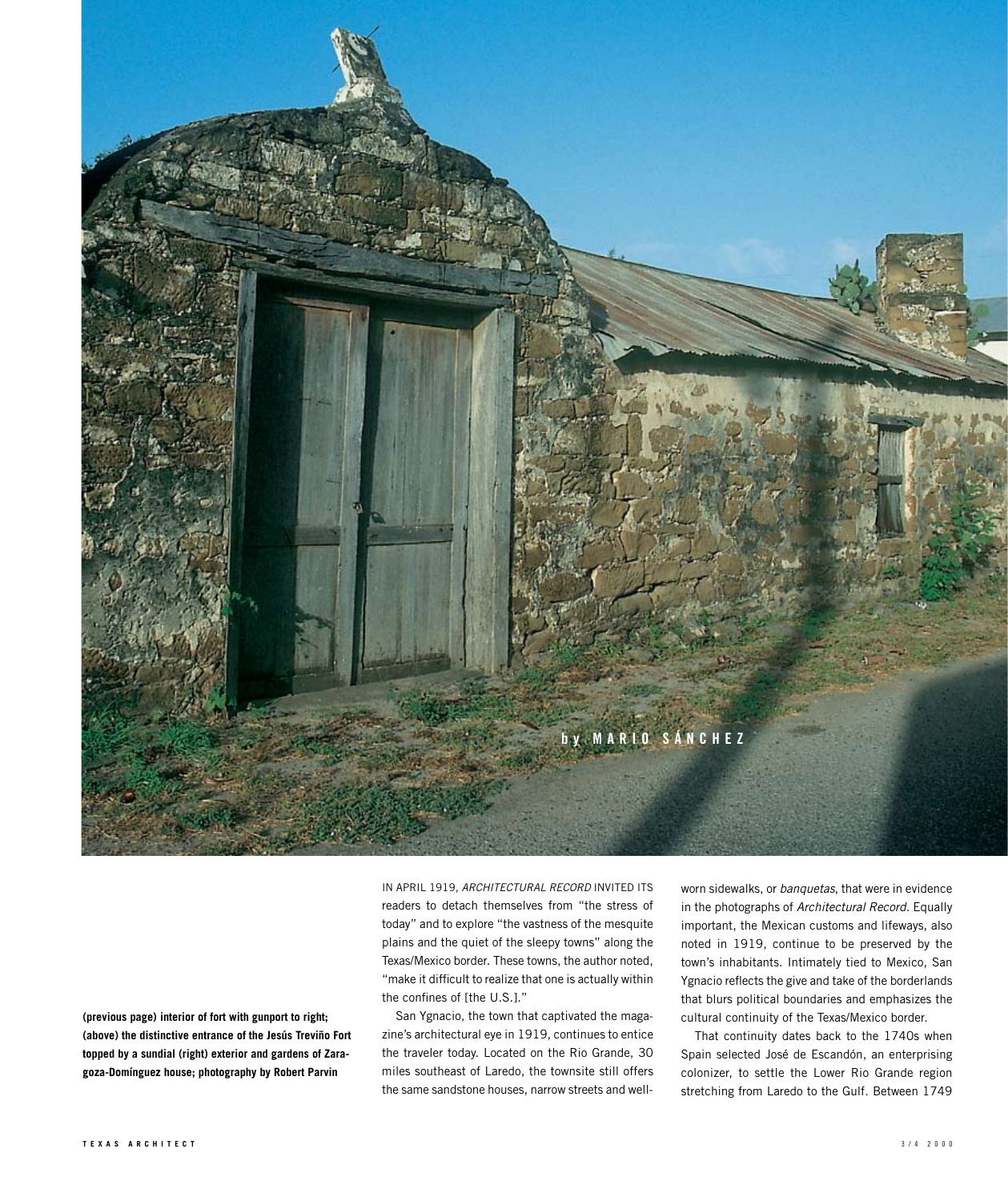

and 1755, Escandón founded civil settlements on both sides of the river, including Camargo, Mier, and Revilla (later Guerrero) on the south bank, and Laredo and Dolores on the north bank. In 1767, the settlers received a royal emissary from the King of Spain to lay out the plazas and streets of the emerging towns in accordance with the Laws of the Indies. Land grants were also bestowed as a reward for the pioneers who were safeguarding the distant frontiers of the Spanish Empire.

With few, if any, nearby settlements to their north or to their south, the families who colonized the Lower



Rio Grande came to rely upon one another. The bond they established between their communities is evident today in their shared family trees, language, ranching traditions, folklore, and architecture.

Perhaps no other piece of architecture in the region–or in the entire borderlands–embodies this shared heritage more than the Jesús Treviño Fort in San Ygnacio. Established in 1830 by Jesús Treviño, the original structure was a one-room fortified dwelling similar to those built immediately upriver in the late 18th century at Dolores and Corralitos. This single room, or *cuarto viejo*, was periodically visited by Treviño, a native of Guerrero, to tend to his herds of sheep and cattle. The 18 x 20-foot room still stands with its earthen floor and its single exterior opening closed by a four-inch-thick mesquite door mounted on pivots lined with leather.

By 1848, when the war between the U.S. and Mexico ended, the descendants of Treviño moved permanently to the fort to protect their lands, now under U.S. jurisdiction. At that time an intense building campaign started in which the fort grew, both as a family residence and as a refuge that protected nearby settlers from periodic incursions by Native American tribes.

Between 1851 and 1854, the *casa larga* was added to the original dwelling. This space included hand-hewn cypress beams inscribed with decorations and dates of construction. Interior and exterior walls were covered in plaster, while rooftops and floors were covered with *chipichil*, a mixture of lime

and aggregate from the banks of the Rio Grande. A massive fireplace and the entryway with its distinctive rounded parapet were also built at this time. The latter is topped by a sundial carved in sandstone. To fully enclose and defend the 84 x 128- foot rectangular compound, a nine-foot wall was added, punctured by gunports, or *troneras*. By 1871, the last room was built. It showcased the latest architectural innovations available in San Ygnacio, including a pine floor and milled wooden beams with a beaded edge. The tradition of inscribing dates on the beams, however, was not forgotten.

As the fort grew, so did the town. By 1874, San Ygnacio was platted with a plaza, streets, and a lot for its new church, which replaced the fort as the place for community worship. But despite the fact that mass was now celebrated at the church, the fort continued to be a focal point for the residents. Public gatherings were held at Christmas and in September on the feast of the town's patron saint. In the 1920s, with the advent of movies, motion pictures were shown on the whitewashed walls of the courtyard, or *corralón*. Treviño family descendants continued to reside and to work in the fort until 1989. Today, the descendants of Maria Herrera, the fort's last resident, own the portion known as the *casa larga*.

In 1936, the structure came to the attention of the Historic American Buildings Survey, better known as HABS. A team of architects was dispatched to San Ygnacio to record in drawings and in photographs every detail of the fort—from plans and elevations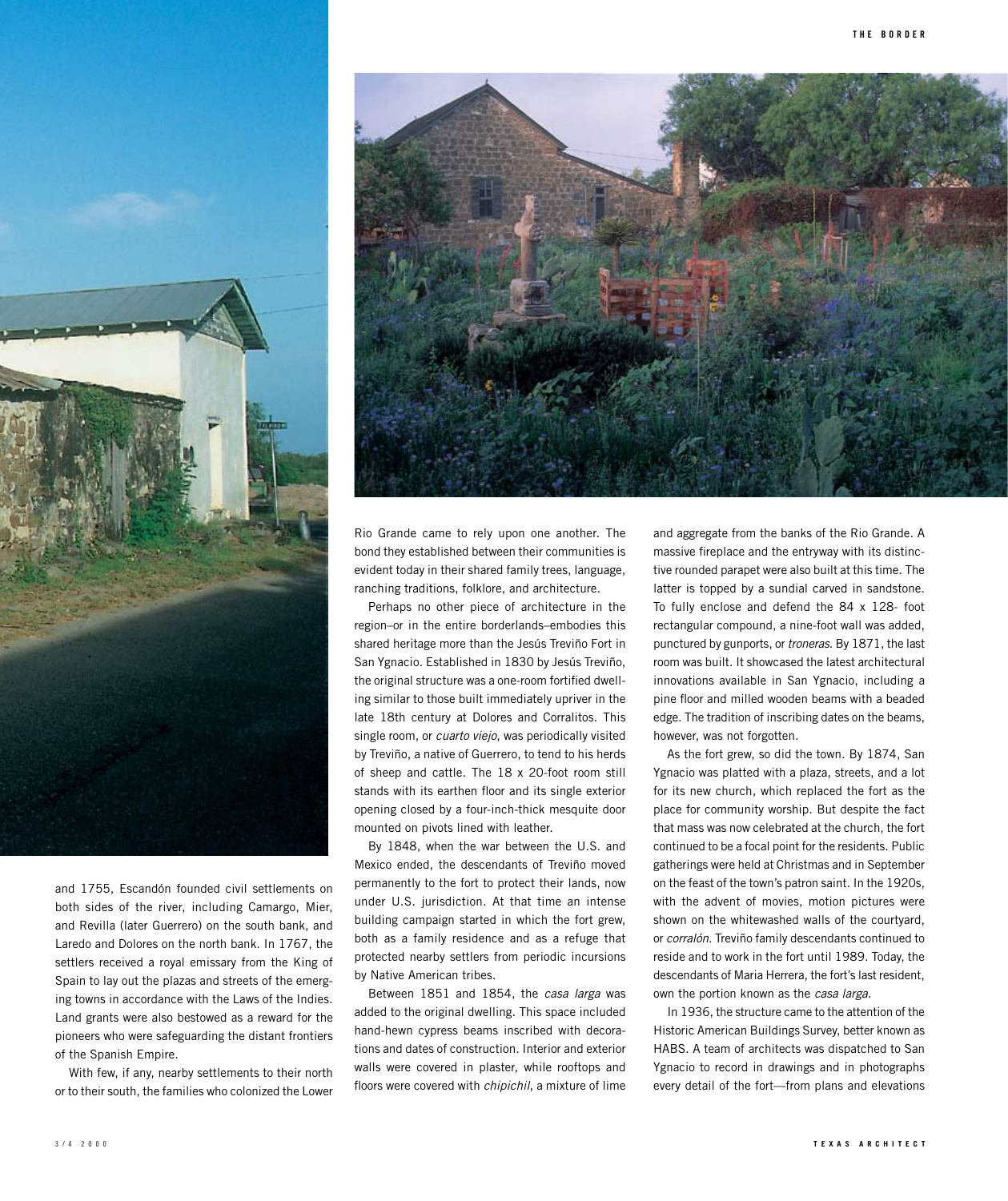

to decorative carvings and wrought iron hardware. Stored at the Library of Congress, this information will prove invaluable in future restoration efforts.

By 1964, the fort was designated as a Recorded Texas Historic Landmark and listed in the National Register of Historic Places in 1973. In 1998, however, public recognition of the fort reached its zenith when it was named a National Historic Landmark—the highest designation for historic properties in the U.S. The document justifying the designation referred to the building as "a superb example of Hispanic architecture in the American southwest." It also highlighted its uniqueness as a rare survivor of the 1953 construction of Falcon Reservoir that inundated Spanish colonial ranches on both sides of the Rio Grande. On December 12, 1998, the citizens of San Ygnacio celebrated the designation of their fort as a national landmark with the presentation of a commemorative bronze plaque by the National Park Service.

Enter Michael Tracy, an iconoclastic artist with a decided passion for the borderlands. The Ohio native came to Texas in the 1960s to attend St. Edward's University. After traveling extensively in Europe and establishing a succession of studios in Austin, Galveston, and Corpus Christi, Tracy moved to San Ygnacio in 1978 to be at the threshold of his beloved Mexico, a land that inspires the imagery of his paintings, sculpture, and architectural installations.

In San Ygnacio, Tracy found a townsite sitting alongside a great river of history that satisfied his architectural eye, his thirst for historical ambiance, and his admiration for craftsmanship, rich texture, and color. After years of painstaking deed record searches to secure title, Tracy was able to officially settle in San Ygnacio in 1984 with the purchase of the abandoned Zaragoza-Domínguez house and store dating to 1900.

Over the next five years, Tracy turned these historic buildings and an adjacent 1960s ranch style house into a block-long compound comprised of a residence, studio, and exhibit space set amidst courtyards of wildflowers and lush arcades of colorful vines. When work was completed in 1989, the Zaragoza-Domínguez house and store stood out as one of the finest rehabilitations in the border region, if not the state.

Faithful to original details, Tracy recovered the porches, uncovered the water well, and refused to introduce air conditioning to keep the full volume of interior spaces. Since bathrooms were not original to the structures, a small pavilion was built in the courtyard to house modern conveniences. The exterior walls were kept "as is" to contrast the patches of